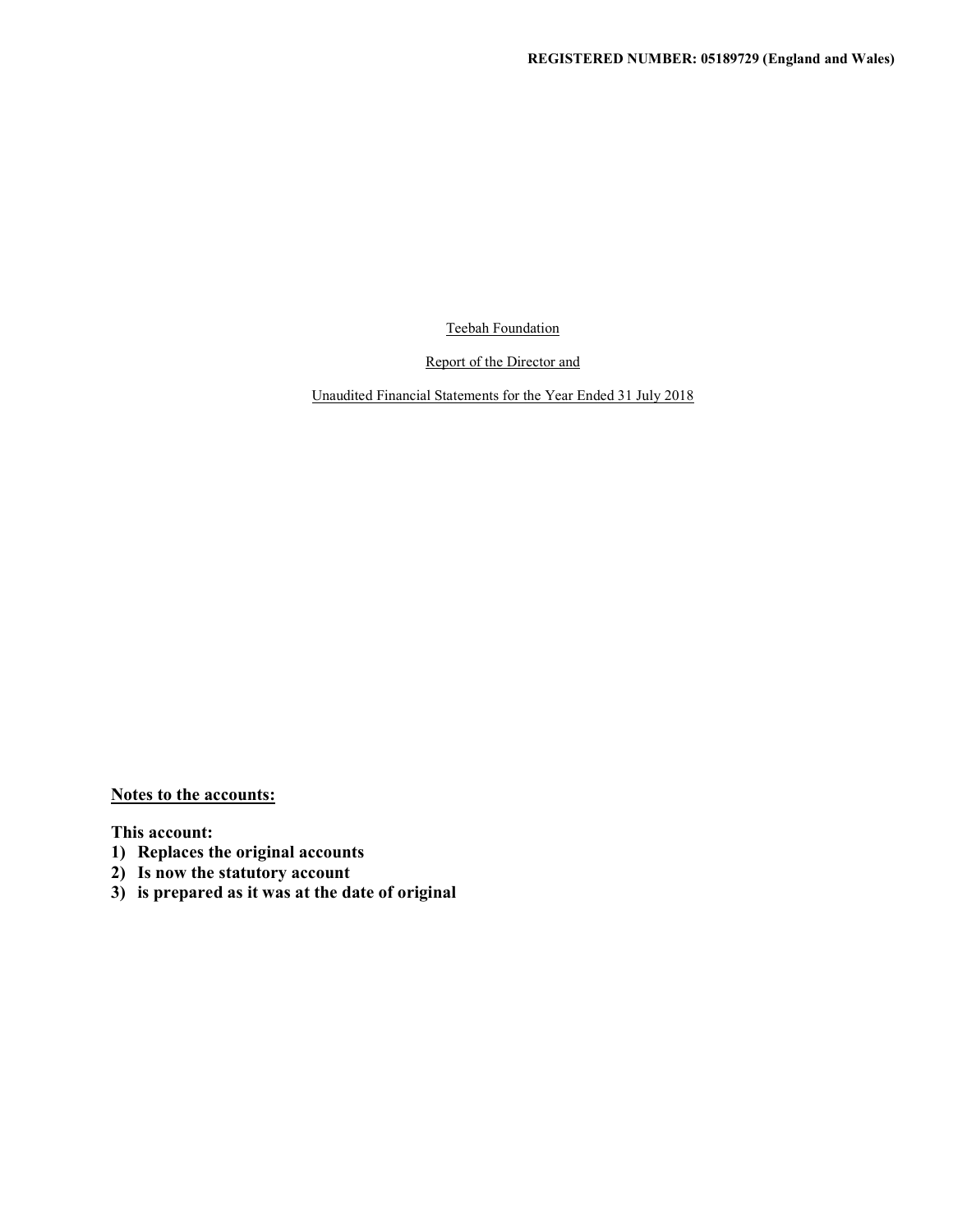#### Contents of the Financial Statements for the Year Ended 31 July 2018

|                                           | Page |
|-------------------------------------------|------|
| Company Information                       |      |
| Report of the Director                    | 2    |
| Statement of Income and Retained Earnings | 3    |
| Abridged Statement of Financial Position  | 4    |
| Notes to the Financial Statements         | 5    |
| Detailed Income and Expenditure Account   | 6    |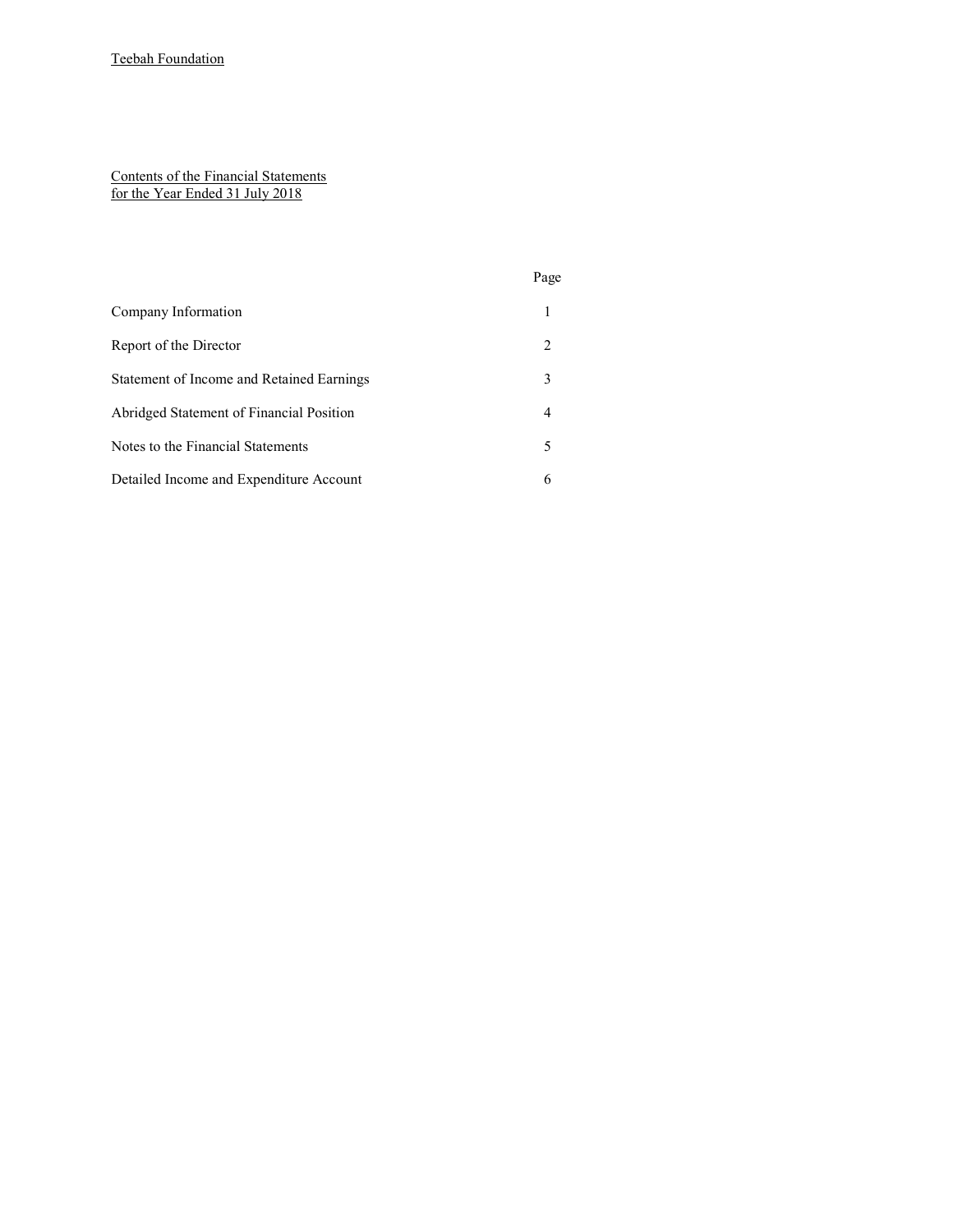Company Information for the Year Ended 31 July 2018

DIRECTOR: M A Harrath

SECRETARY:

REGISTERED OFFICE: 428-432 Ley Street

 Greater London Ilford IG2 7BS

REGISTERED NUMBER: 05189729 (England and Wales)

ACCOUNTANTS: Taxpoint Direct Limited Chartered Certified Accountants &Tax Consultants Mae House Marlborough Business Centre 96 Geroge Lane South Woodford London E18 1AD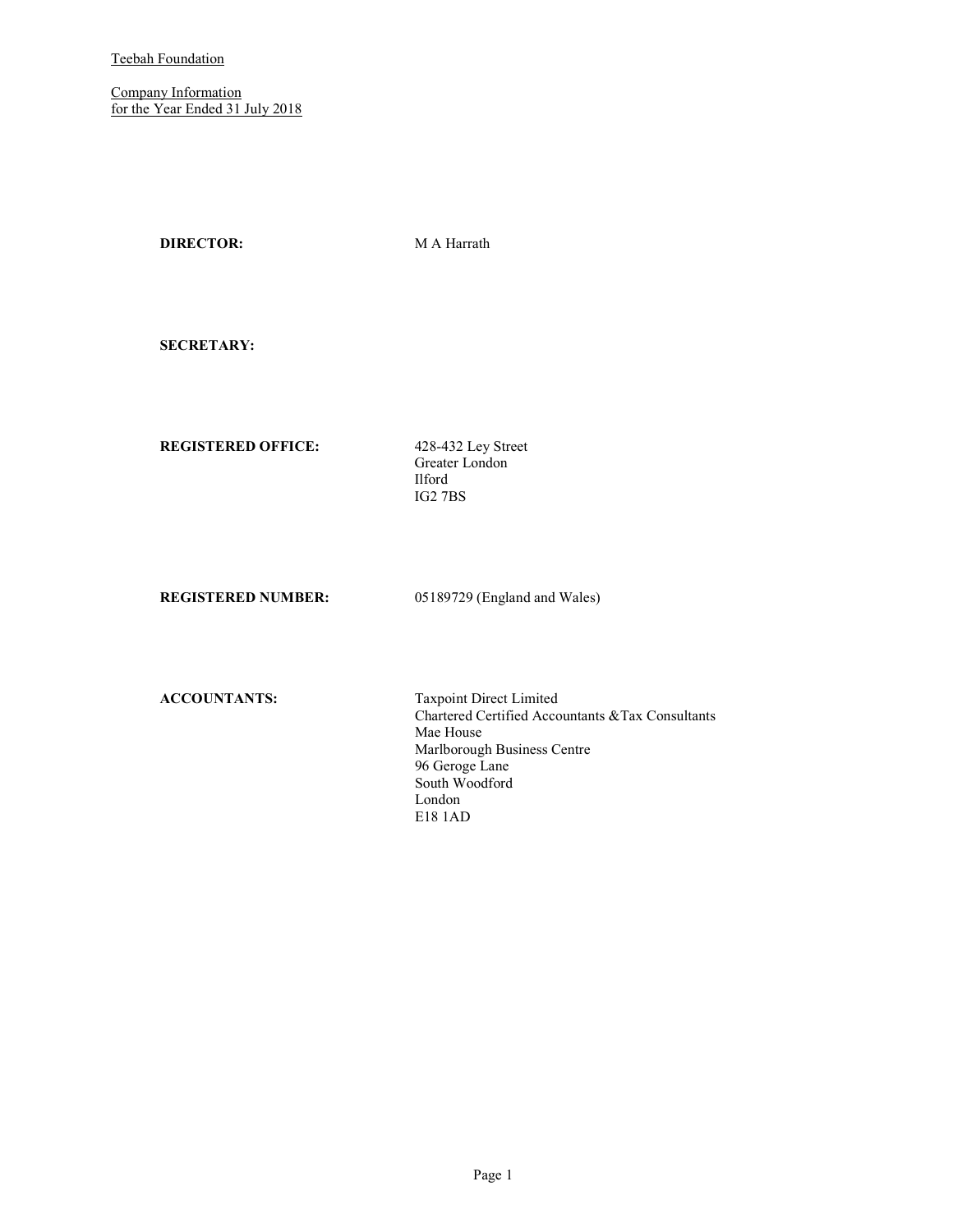Report of the Director for the Year Ended 31 July 2018

The director presents his report with the financial statements of the company for the year ended 31 July 2018.

# DIRECTOR

M A Harrath held office during the whole of the period from 1 August 2017 to the date of this report.

This report has been prepared in accordance with the provisions of Part 15 of the Companies Act 2006 relating to small companies.

# ON BEHALF OF THE BOARD:

M A Harrath - Director

29 April 2019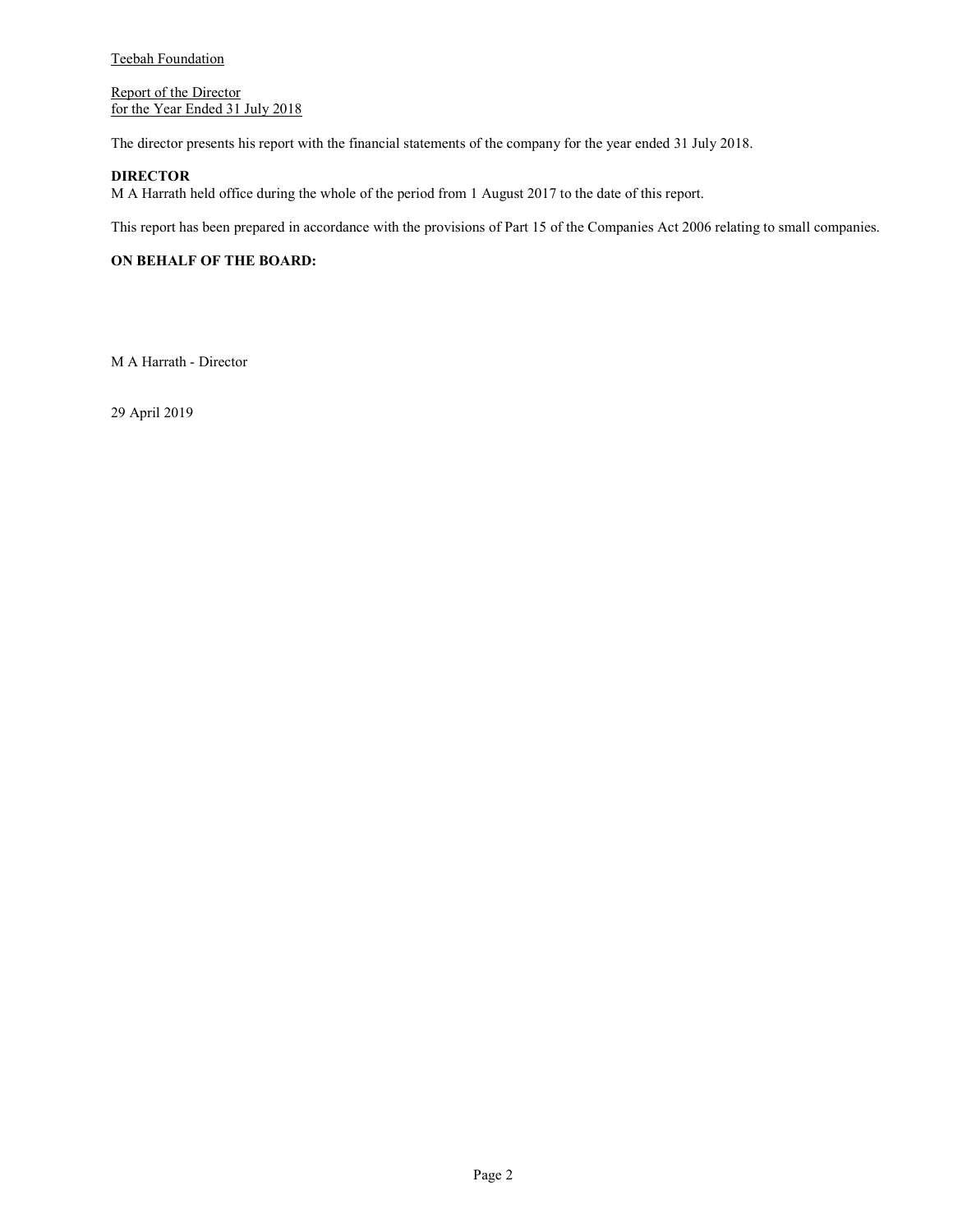### Statement of Income and Retained Earnings for the Year Ended 31 July 2018

|                                                                |              | 31.7.18       |         | 31.7.17         |         |
|----------------------------------------------------------------|--------------|---------------|---------|-----------------|---------|
|                                                                | <b>Notes</b> | $\pounds$     | £       | $\pounds$       | £       |
| <b>TURNOVER</b>                                                |              |               | 223,662 |                 | 115,498 |
| Cost of sales                                                  |              |               | 87,096  |                 | 39,283  |
| <b>GROSS SURPLUS</b>                                           |              |               | 136,566 |                 | 76,215  |
| Distribution costs<br>Administrative expenses                  |              | 720<br>95,682 |         | 2,854<br>40,589 |         |
|                                                                |              |               | 96,402  |                 | 43,443  |
| <b>OPERATING SURPLUS and</b><br><b>SURPLUS BEFORE TAXATION</b> |              |               | 40,164  |                 | 32,772  |
| Tax on surplus                                                 |              |               |         |                 |         |
| <b>SURPLUS FOR THE FINANCIAL YEAR</b>                          |              |               | 40,164  |                 | 32,772  |
| Retained earnings at beginning of year                         |              |               | 34,368  |                 | 1,596   |
| <b>RETAINED EARNINGS AT END OF YEAR</b>                        |              |               | 74,532  |                 | 34,368  |

The notes form part of these financial statements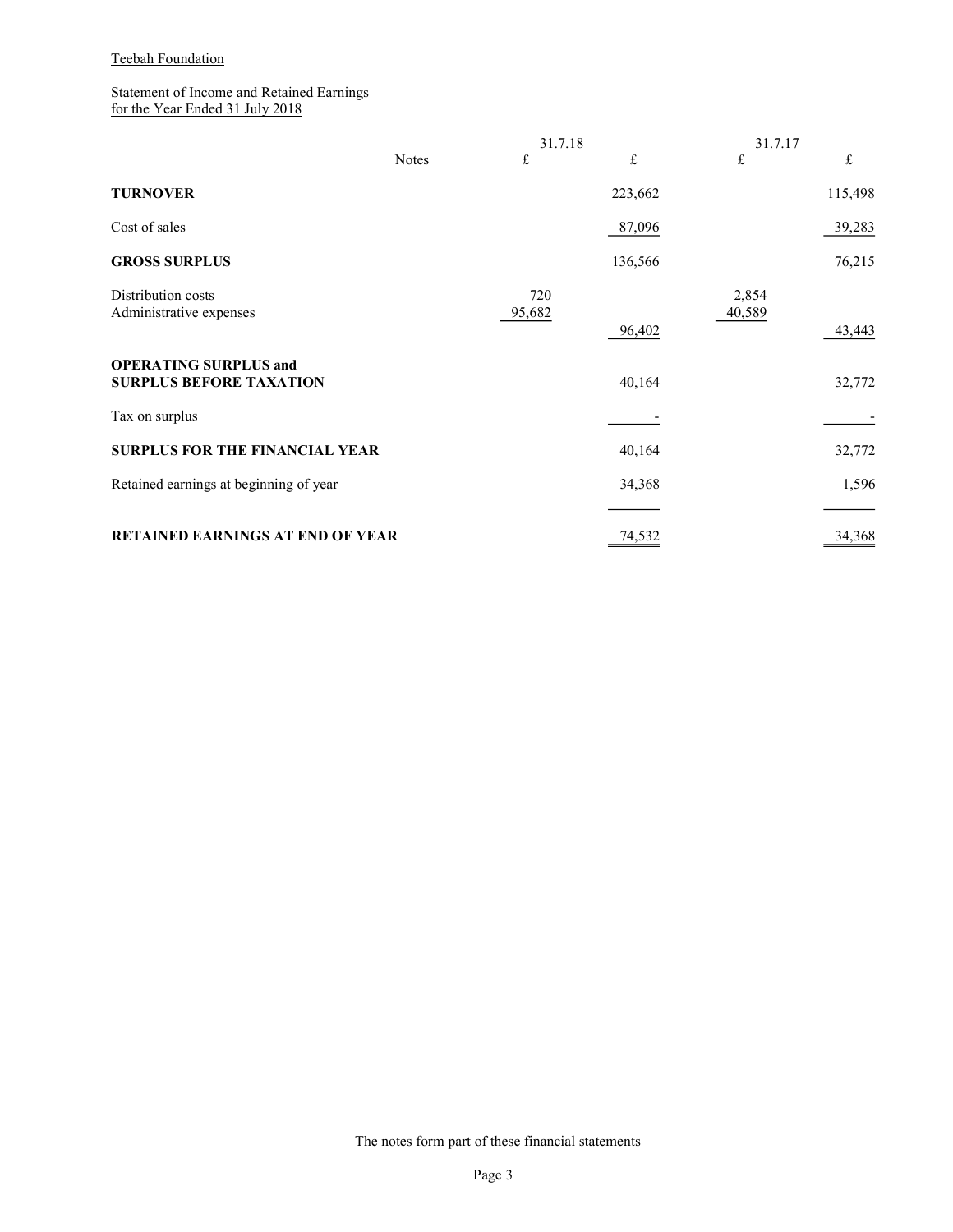Teebah Foundation (Registered number: 05189729)

# Abridged Statement of Financial Position

31 July 2018

|                                     | 31.7.18 | 31.7.17 |
|-------------------------------------|---------|---------|
|                                     | £       | £       |
| <b>CURRENT ASSETS</b>               |         |         |
| Debtors                             | 37,320  | 42,120  |
| Cash at bank and in hand            | 48,616  | 21,054  |
|                                     | 85,936  | 63,174  |
| <b>CREDITORS</b>                    |         |         |
| Amounts falling due within one year | 11,404  | 28,806  |
| <b>NET CURRENT ASSETS</b>           | 74,532  | 34,368  |
| <b>TOTAL ASSETS LESS CURRENT</b>    |         |         |
| <b>LIABILITIES</b>                  | 74,532  | 34,368  |
|                                     |         |         |
| <b>RESERVES</b>                     |         |         |
| Income and expenditure account      | 74,532  | 34,368  |
|                                     | 74,532  | 34,368  |

The company is entitled to exemption from audit under Section 477 of the Companies Act 2006 for the year ended 31 July 2018.

The members have not required the company to obtain an audit of its financial statements for the year ended 31 July 2018 in accordance with Section 476 of the Companies Act 2006.

The director acknowledges his responsibilities for:

- (a) ensuring that the company keeps accounting records which comply with Sections 386 and 387 of the Companies Act 2006 and
- (b) preparing financial statements which give a true and fair view of the state of affairs of the company as at the end of each financial year and of its surplus or deficit for each financial year in accordance with the requirements of Sections 394 and 395 and which otherwise comply with the requirements of the Companies Act 2006 relating to financial statements, so far as applicable to the company.

The financial statements have been prepared in accordance with the provisions of Part 15 of the Companies Act 2006 relating to small companies.

All the members have consented to the preparation of an abridged Statement of Financial Position for the year ended 31 July 2018 in accordance with Section 444(2A) of the Companies Act 2006.

The financial statements were approved by the director on 29 April 2019 and were signed by:

M A Harrath - Director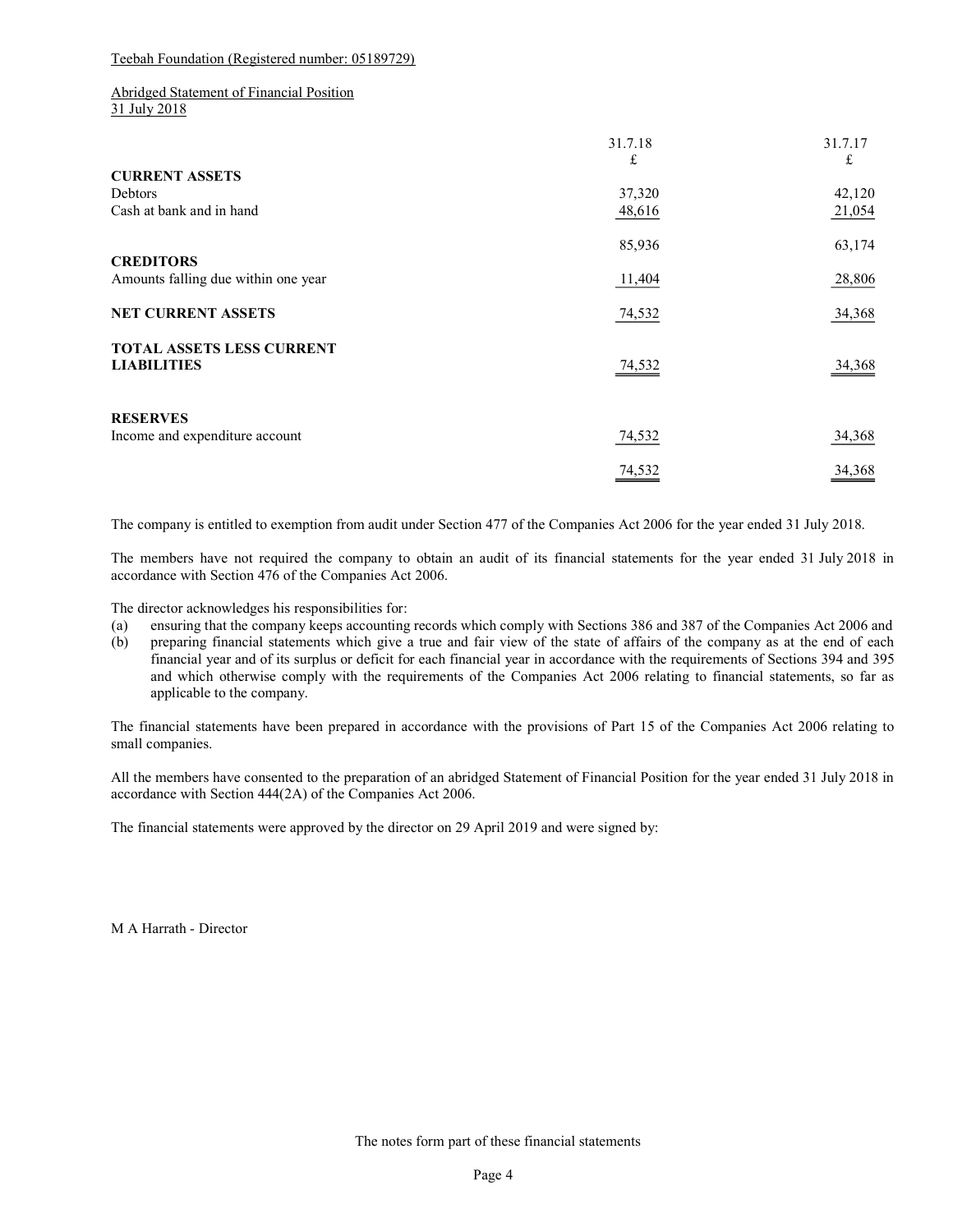Notes to the Financial Statements for the Year Ended 31 July 2018

## 1. STATUTORY INFORMATION

Teebah Foundation is a private company, limited by guarantee, registered in England and Wales. The company's registered number and registered office address can be found on the Company Information page.

### 2. ACCOUNTING POLICIES

#### Basis of preparing the financial statements

These financial statements have been prepared in accordance with the provisions of Section 1A "Small Entities" of Financial Reporting Standard 102 "The Financial Reporting Standard applicable in the UK and Republic of Ireland" and the Companies Act 2006. The financial statements have been prepared under the historical cost convention.

#### Turnover

Turnover is measured at the fair value of the consideration received or receivable, excluding discounts, rebates, value added tax and other sales taxes.

#### Taxation

Taxation for the year comprises current and deferred tax. Tax is recognised in the Income Statement, except to the extent that it relates to items recognised in other comprehensive income or directly in equity.

Current or deferred taxation assets and liabilities are not discounted.

Current tax is recognised at the amount of tax payable using the tax rates and laws that have been enacted or substantively enacted by the statement of financial position date.

#### Deferred tax

Deferred tax is recognised in respect of all timing differences that have originated but not reversed at the statement of financial position date.

Timing differences arise from the inclusion of income and expenses in tax assessments in periods different from those in which they are recognised in financial statements. Deferred tax is measured using tax rates and laws that have been enacted or substantively enacted by the year end and that are expected to apply to the reversal of the timing difference.

Unrelieved tax losses and other deferred tax assets are recognised only to the extent that it is probable that they will be recovered against the reversal of deferred tax liabilities or other future taxable profits.

#### 3. EMPLOYEES AND DIRECTORS

The average number of employees during the year was NIL (2017 - NIL).